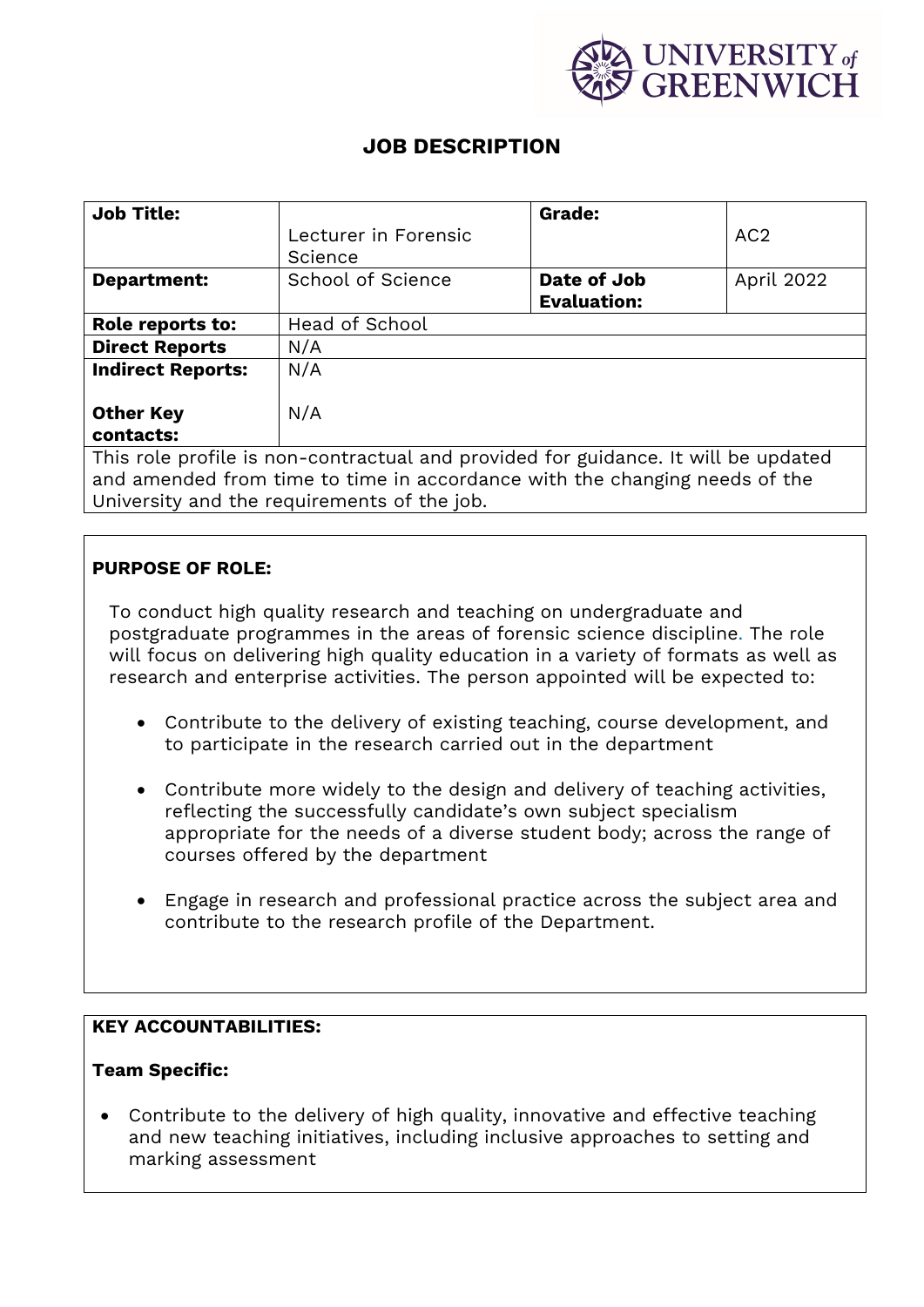

- Lead on personal and academic tutoring of undergraduates
- Lead and support others in the design and develop of new courses/modules demonstrating excellent curriculum design;
- Contribute to curriculum development within the Department
- Contribute to subject, professional and/or pedagogical research leading to the publication and/or dissemination of original work
- To contribute and the development of funding bids which contribute to the acquisition of internal and external resources to fund research, enterprise, or teaching projects
- Contribution to the continuous improvement of the student experience or Lead courses/modules effectively including adopting a responsive approach to students
- Effective cross working with Professional Services to support students
- Contribute to relationship management and engagement with key external bodies for teaching at a regional and national level; the national or regional public/cultural sectors/business, industry/professional bodies in relation to teaching, research or enterprise
- Maintain effective, high quality and productive working relationships with professional bodies and employers
- Supervision of undergraduate and postgraduate students
- Work with other academics and the administrative teams to deliver excellent student care and support student success and employability
- Contribute to the general academic administrative work of the Department and Faculty

## **Generic:**

- Assist the School of Science Team in achieving the Department's KPIs
- Contribute to departmental plans, activities, and efficient working practices
- Participate in visit to schools, local community groups, public engagements and related activity
- Demonstrate a commitment to equality, diversity and inclusion through teaching practice and / or engagement with University initiatives
- Contribute to peer review and departmentally based teaching development activities
- Promote your work and represent your discipline and the work of the University internally and externally, and take a proactive approach to ethical, good practice

## **Managing Self**

• Develop expertise in inquiry/research-informed teaching with an increasing degree of autonomy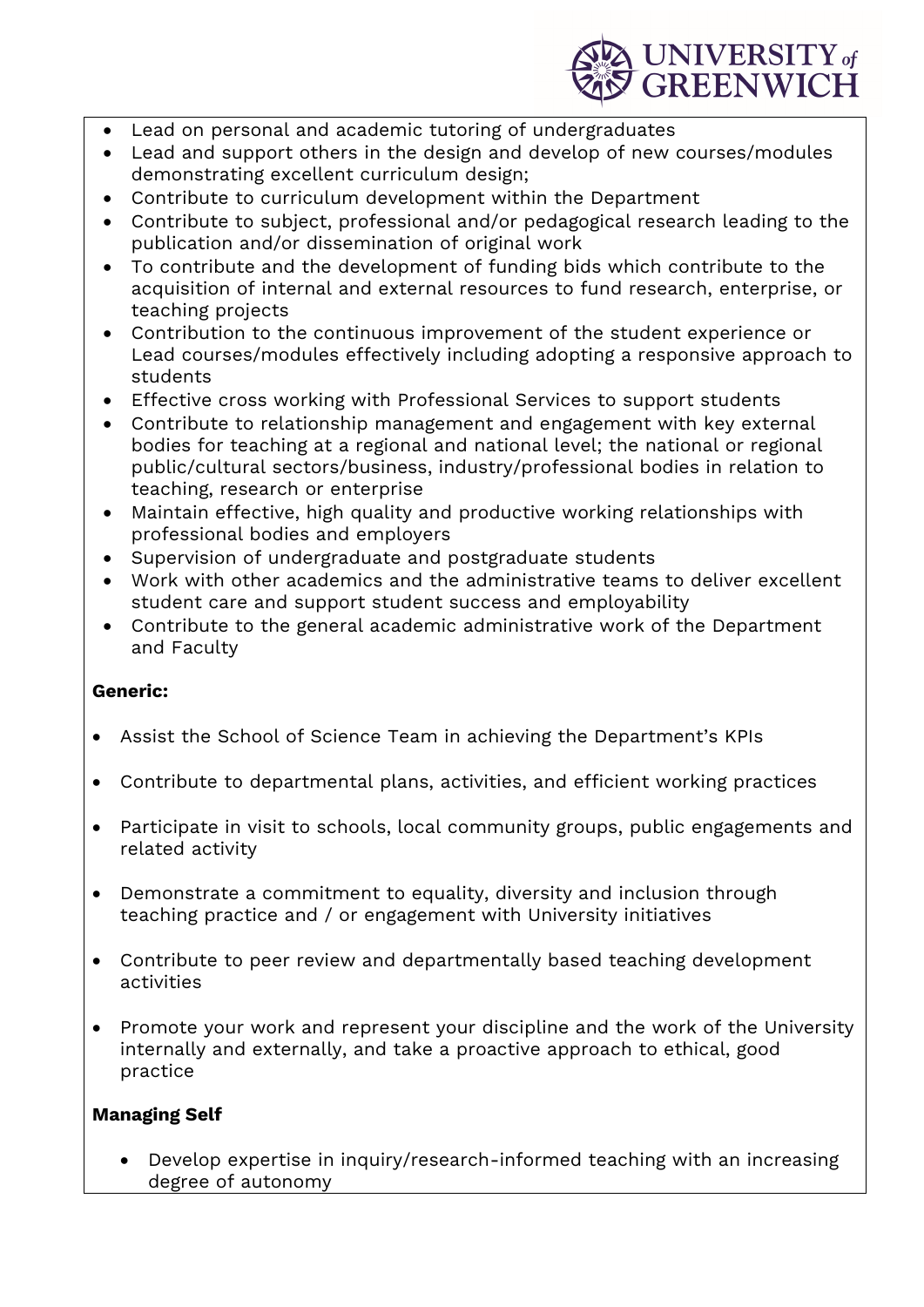

- Keep abreast of developments within the field and seek continuous improvement of own professional practice
- Actively participate in established professional development framework activities
- Behave in a manner which reflects the University values and creates a positive environment for work and study
- Maintain a high standard of student engagement and satisfaction
- Seek to maximise the learning outcomes of students

### **Core Requirements**

- Adhere to and promote the University's policies on Equality and Diversity and Information Security.
- Ensure compliance with Health and Safety regulations and Data Protection legislation.
- Support and promote the University's Sustainability policies, including the Carbon Management Plan, and carry out duties in a resource efficient way, recognising the shared responsibility of minimising the university's negative environmental impacts wherever possible.

## **Additional Requirements:**

Any other duties commensurate with the post and grade as agreed with the Head of Department and the PVC of the Faculty.

#### **KEY PERFORMANCE INDICATORS:**

Performance Indicators will be established in consultation with the Head of School as part of the post-holder's annual Appraisal and Professional Development Review

## **KEY RELATIONSHIPS (Internal & External):**

• **Internal** 

Reporting to the Head of the School of Science

• **External** 

Professional scientific bodies and the forensic science community